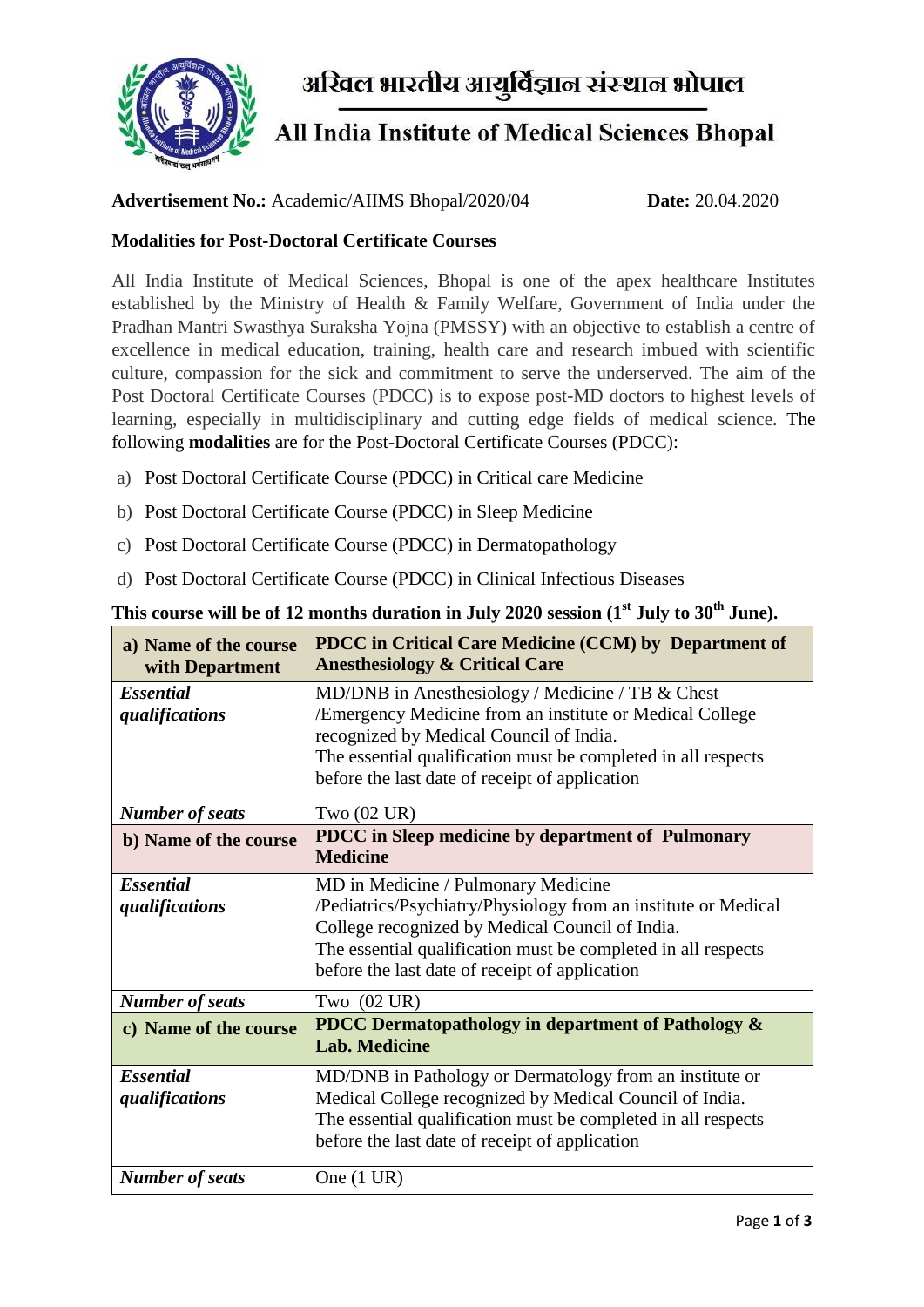| d) Name of the course                         | PDCC in Clinical Infectious Diseases by department of                                                                                                                                                                                                                                                                                                                                                                                                              |  |
|-----------------------------------------------|--------------------------------------------------------------------------------------------------------------------------------------------------------------------------------------------------------------------------------------------------------------------------------------------------------------------------------------------------------------------------------------------------------------------------------------------------------------------|--|
|                                               | <b>General Medicine</b>                                                                                                                                                                                                                                                                                                                                                                                                                                            |  |
| <b>Essential</b>                              | MD in Medicine / Microbiology from an institute or Medical                                                                                                                                                                                                                                                                                                                                                                                                         |  |
| qualifications                                | College recognized by Medical Council of India.                                                                                                                                                                                                                                                                                                                                                                                                                    |  |
|                                               | The essential qualification must be completed in all respects                                                                                                                                                                                                                                                                                                                                                                                                      |  |
|                                               | before the last date of receipt of application                                                                                                                                                                                                                                                                                                                                                                                                                     |  |
| <b>Number of seats</b>                        | Two $(02 \text{ UR})$                                                                                                                                                                                                                                                                                                                                                                                                                                              |  |
| Applicable for above courses                  |                                                                                                                                                                                                                                                                                                                                                                                                                                                                    |  |
| <b>Age limit</b>                              | 45 years (as for Senior Resident) and relaxations as per GoI                                                                                                                                                                                                                                                                                                                                                                                                       |  |
|                                               | norms                                                                                                                                                                                                                                                                                                                                                                                                                                                              |  |
| <b>Emoluments</b>                             | As applicable to first year senior resident under residency                                                                                                                                                                                                                                                                                                                                                                                                        |  |
|                                               | scheme of Govt. of India                                                                                                                                                                                                                                                                                                                                                                                                                                           |  |
|                                               |                                                                                                                                                                                                                                                                                                                                                                                                                                                                    |  |
| <b>Leaves</b>                                 | As per the residency scheme (2.5 EL/Month=30EL/Year)                                                                                                                                                                                                                                                                                                                                                                                                               |  |
| <b>Method of selection</b>                    |                                                                                                                                                                                                                                                                                                                                                                                                                                                                    |  |
| <b>Advertisement and</b><br>selection process | The applications are invited on a prescribed Performa. The<br>application form and fees must be submitted by Speed Post / by hand<br>latest by 15 <sup>th</sup> May, 2020. In the Office of Registrar, Saket Nagar,<br>AIIMS, Bhopal - 462020. For any postal delay AIIMS Bhopal is not<br>responsible.                                                                                                                                                            |  |
|                                               | Application fees is:                                                                                                                                                                                                                                                                                                                                                                                                                                               |  |
|                                               | For candidates Rs. 1000/- (DD in favour of Director<br><b>AIIMS</b> Bhopal Payable at Bhopal)                                                                                                                                                                                                                                                                                                                                                                      |  |
|                                               | Inadequately filled / incomplete applications may be<br>٠<br>summarily rejected                                                                                                                                                                                                                                                                                                                                                                                    |  |
|                                               | If the number of eligible applications is more than 20 per<br>$\bullet$<br>seat, a separate written examination will be conducted<br>followed by an interview.                                                                                                                                                                                                                                                                                                     |  |
|                                               | Stage I: Written test carrying weightage of Max. 60 marks of<br>60 minutes duration in the course applied for.<br>The<br>question paper will consist of 60 Multiple Choice<br>Questions (MCQs). To clear/ pass stage I exam,<br>candidate has to secure 50 % marks i.e 30 marks out of<br>Max. 60 marks.                                                                                                                                                           |  |
|                                               | <b>Stage II:</b> Out of the candidates who have secured 50 % out of<br>max. marks (i.e 30 marks out of Max. 60 Marks) in<br>written test (Stage-I), candidates 3 times the number of<br>seats advertised will be called for clinical/practical /lab<br>assessment (carrying 40 marks). Clinical<br>based<br>evaluation will be done by keeping 10 spots (One spot<br>will carry weightage of Max.4 marks)                                                          |  |
|                                               | Final Selection for interview: Final result will be declared<br>based on total marks obtained in stage-1 and Stage-II<br>Examination (Total marks $=$ Marks obtained in Stage I<br>exam + Marks obtained in Stage II).<br>3. If number of eligible applicants are less than 20 per seat<br>only an Interview will be conducted.<br>4. The composition of the interview panel will be same as<br>that for a Senior Resident / Tutor in the concerned<br>Speciality. |  |
|                                               | 5. Selected candidates must join within 15-days of the<br>commencement of the session, and in case of non-                                                                                                                                                                                                                                                                                                                                                         |  |